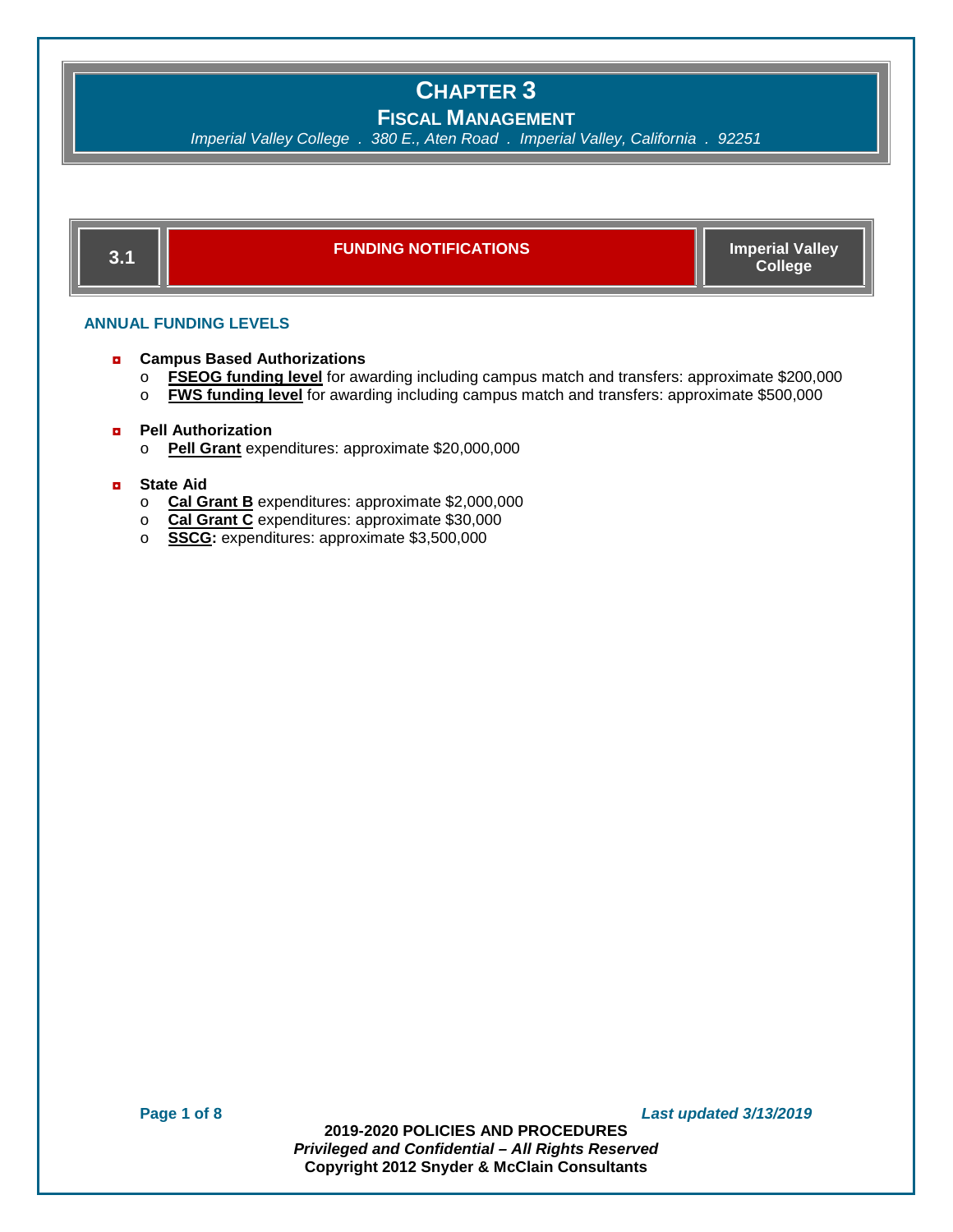#### **FISCAL MANAGEMENT**

*Imperial Valley College . 380 E., Aten Road . Imperial Valley, California . 92251*



#### **PAYMENT METHOD**

- ◘ The payment method used by Imperial Valley College is: **ADVANCE PAYMENT METHOD**
- ◘ Our school disburses and reports any adjustment to a previously accepted record.
- ◘ **Requesting Funds (Draw-Down)**
	- The Fiscal Services Office handles the administration and control of the fund request process between IVC and G5.
	- Imperial Valley College FAO personnel have no access to G5; the only FA access is through COD.
- ◘ **Cash Transaction Reports**
	- The Fiscal Services Office handles administration and control of cash transaction reports.

#### **EXCESS CASH**

**n** Imperial Valley College complies with federal regulations mandating that federal funds be disbursed to students within three days of receipt by our school.

#### **FUND TRANSFERS**

**D** IVC generally MAY transfer FWS funds to the FSEOG program as needed throughout the year. The maximum of 25% of the FWS allocation rule would be observed and monitored.

#### **CARRY FORWARD OR CARRY BACK**

**n** Imperial Valley College MAY carry forward or carry back up to 10% funding as needed to best serve the applicant pools.

#### **MATCHING**

- **D** IVC is exempt from the matching requirements for FWS and for FSEOG
- **D** IVC chooses to match FSEOG funds by 25% with California College Promise Grant.
- **D** IVC matches a portion of the FWS funds with employer contributions.

#### **ADMINISTRATIVE COST ALLOWANCE**

- ◘ Our school receives from the U.S. Department of Education an administrative allowance equal to \$5 per each Pell Grant eligible record paid during the award year.
- **n** The calculation of the administrative allowance for CBA is completed by the Fiscal Services Office and reviewed by the Financial Aid Officer. Our college retains:
	- 5% of the FWS fund allocation when funds are 100% spent.
	- 5% of the FSEOG fund allocation

**Page 2 of 8** *Last updated 3/13/2019*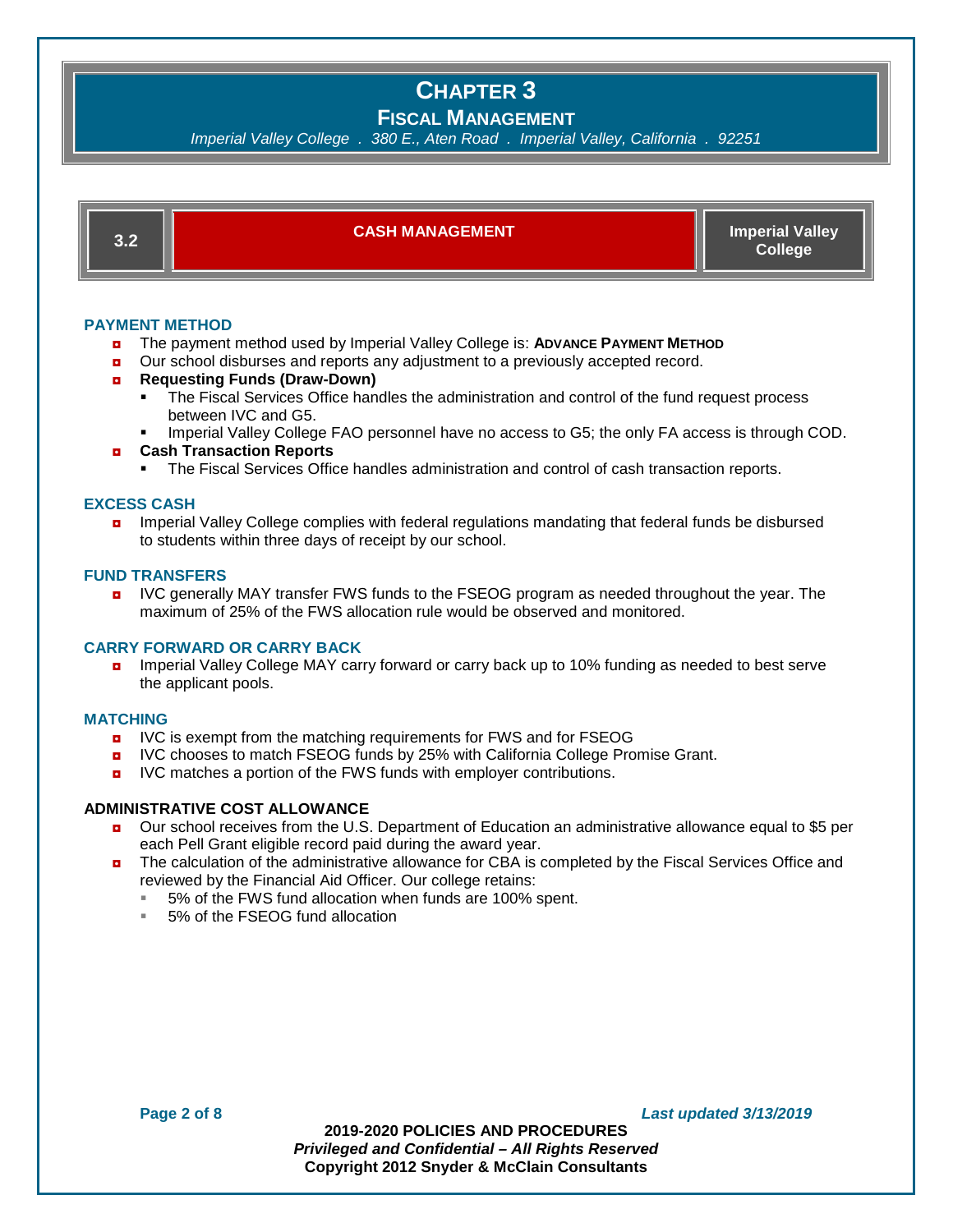### **FISCAL MANAGEMENT**

*Imperial Valley College . 380 E., Aten Road . Imperial Valley, California . 92251*



#### **DISBURSING FUNDS: Pell, Cal Grants, SEOG and FTSSG**

#### **Process used to prepare for disbursements:**

- ◘ Financial Aid Office runs an enrollment job before each disbursement to add financial aid enrolled hours for new applicants after the freeze date.
- Once this is complete, then Financial Aid runs the disbursement job by term to post aid disbursements for eligible students.
- **D** Disbursed aid is received by the Fiscal Services Office and that office applies disbursed aid to student charges and processes refunds generally twice monthly.
- **<u>n</u>** Financial aid disbursement job produces reports that are used to resolve undisbursed aid with errors
- a Any discrepancies are brought to attention of FAO and are then resolved between the two offices.
- **n** Financial Aid Office submits origination and disbursement records to COD for Pell of disbursed funds.
- ◘ Following receipt of COD acknowledgment files, reports are generated and provided to the Financial Aid Office assigned staff for reconciliation of accepted and rejected disbursement files.
- **<u>n</u>** Fiscal Services monitors disbursements and draws down funding on their own schedule based on accepted disbursements in COD.

#### **RECONCILIATION OF FUNDS**

#### **Financial Aid Office Monthly Reconciliation Procedures by Program**

#### **Pell Grant**

**p** PELL GRANT – at each disbursement (twice per month) we ensure that Banner total Pell spent matches the current COD CFL. If not we order a reconciliation report from COD to find and reconcile any discrepancies

**Page 3 of 8** *Last updated 3/13/2019*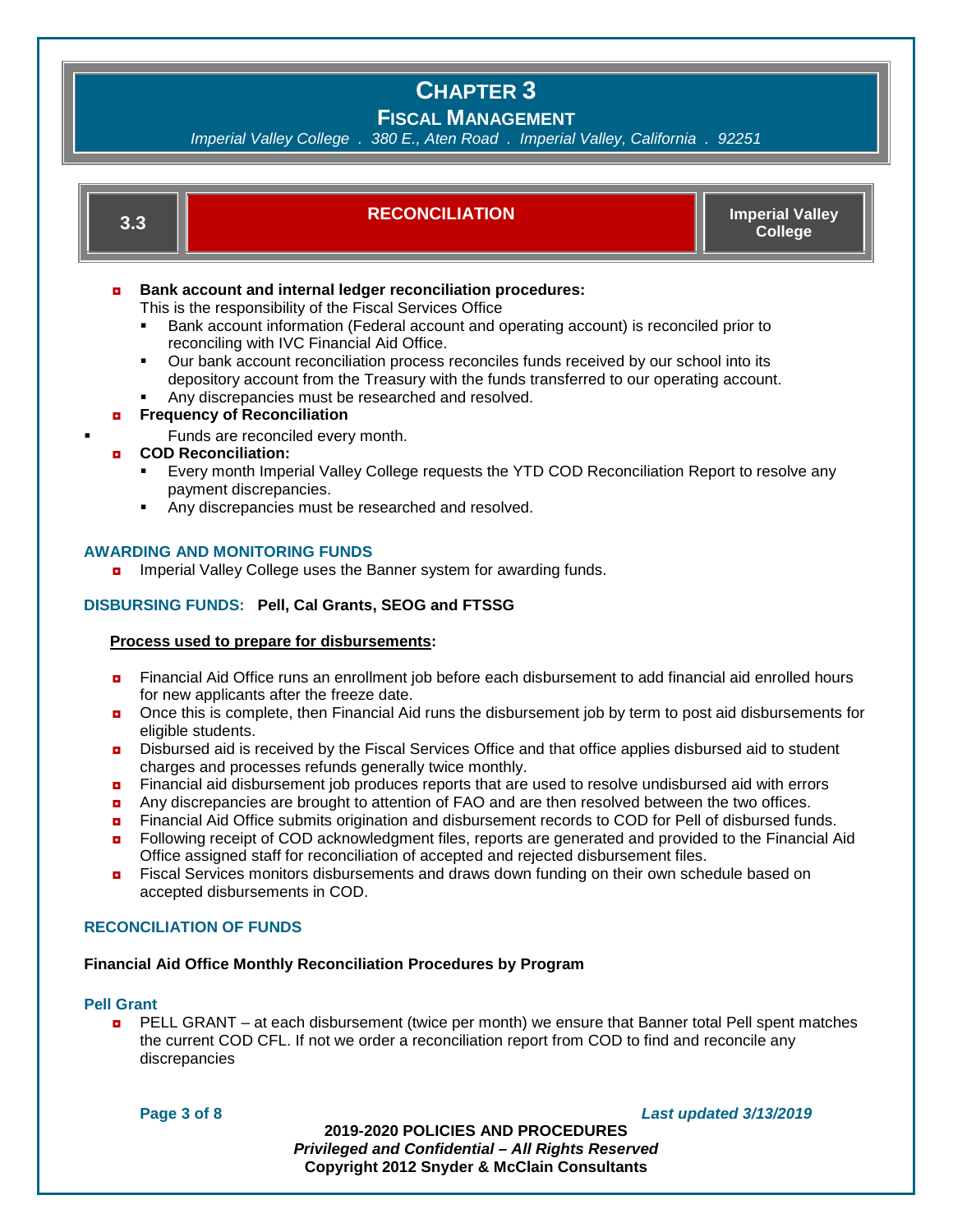## **FISCAL MANAGEMENT**

*Imperial Valley College . 380 E., Aten Road . Imperial Valley, California . 92251*

**n** End of year reconciliation is completed in the same fashion until all discrepancies are resolved and all funds are balanced between Financial Aid, Accounting and Business Office, COD, and the ledger/G5.

#### **Federal Work Study**

- $\blacksquare$  FWS at each payroll (one per month) we compare funds spent in each Work Study fiscal account to the awards paid to students in Banner and reconcile any discrepancies.
- **D** Monthly report from Argos is reviewed to ensure that overtime and sick pay have been appropriately reclassified into non-FWS accounts.
- **n** Individual student earnings are monitored to ensure that they do not exceed the student's FWS award, and supervisors are alerted when a student has \$500.00 or fewer in unused funds.
- **n** Total earnings are monitored to ensure the federal share of earnings does not exceed the institutional allocation for the given year.
- **n** End of year reconciliation is completed in a similar fashion. Any discrepancies are resolved prior to the start of FISAP preparation.

#### **FSEOG**

**n** FSEOG – at end of Fall we determine remaining funds in SEOG account to determine how many new Spring awards we can make. Reconcile SEOG at the end of Spring.

#### **Cal Grant**

◘ CAL GRANT – once per month we ensure that Banner Cal Grant funds spent matches CSAC monthly payment activity report. If not, we run a comparison process between payments reported on the current Cal Grant roster and Banner paid amounts and reconcile any discrepancies.

#### **Student Success Completion Grant (SSSG)**

 $\Box$  SSCG – All YTD payments made are reported to the Chancellor's Office monthly.

**Page 4 of 8** *Last updated 3/13/2019*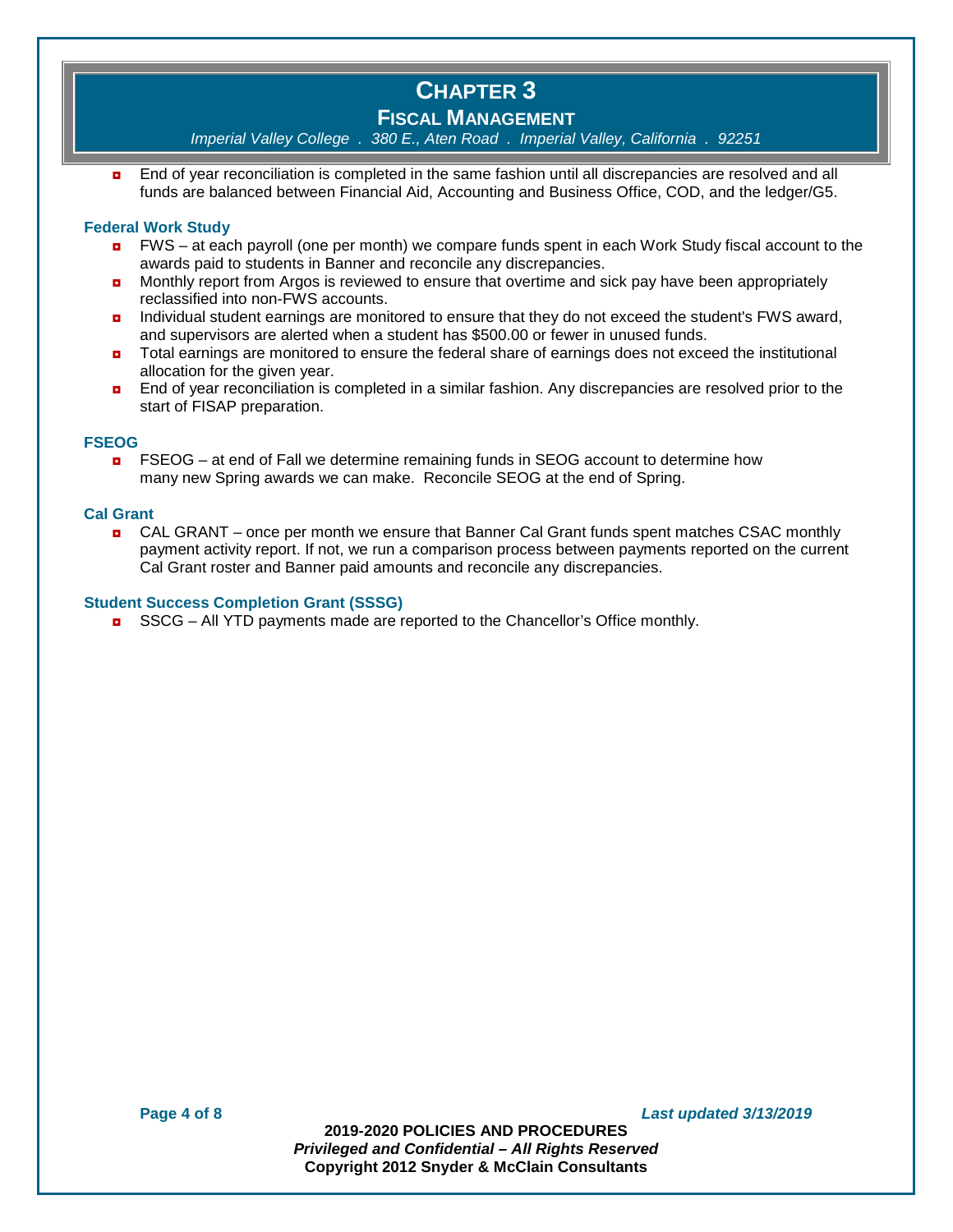## **FISCAL MANAGEMENT**

*Imperial Valley College . 380 E., Aten Road . Imperial Valley, California . 92251*

| 3.4                                                                                                                                                                                                                                                                                                                                                                                                                                                                                                               | <b>FISCAL REPORTS AND RECORDS</b>                                                                                                                                                                                                                                                                                                                                                                                                                                                                                                                                                                                                                                                                                                                                                                                                                                    | <b>Imperial Valley</b><br><b>College</b> |
|-------------------------------------------------------------------------------------------------------------------------------------------------------------------------------------------------------------------------------------------------------------------------------------------------------------------------------------------------------------------------------------------------------------------------------------------------------------------------------------------------------------------|----------------------------------------------------------------------------------------------------------------------------------------------------------------------------------------------------------------------------------------------------------------------------------------------------------------------------------------------------------------------------------------------------------------------------------------------------------------------------------------------------------------------------------------------------------------------------------------------------------------------------------------------------------------------------------------------------------------------------------------------------------------------------------------------------------------------------------------------------------------------|------------------------------------------|
| FISCAL OPERATIONS REPORT (FISOP) & APPLICATION TO PARTICIPATE (FISAP)<br>The Director of Financial Aid enters and submits data.<br>o.<br><b>Submission Schedule:</b><br>o<br>We apply for campus-based funds on an annual basis, as required.<br>$\circ$<br>The FISAP is due on October 1st.<br>$\circ$<br><b>Process Summary:</b> Banner creates a FISAP report designed to provide data necessary to complete the<br>$\bullet$<br>FISAP. We use the report along with reconciliation records to complete FISAP. |                                                                                                                                                                                                                                                                                                                                                                                                                                                                                                                                                                                                                                                                                                                                                                                                                                                                      |                                          |
| TO COMPLETE THE FISAP, VERIFY FOR ACCURACY AND SUBMIT TO ED BY THE DEADLINE:<br><b>Reconciliation with Business Office</b><br>o.<br>The Fiscal Services Office and the Financial Aid Office work in conjunction to determine the accuracy<br>$\circ$<br>of the data reported on the FISAP.                                                                                                                                                                                                                        |                                                                                                                                                                                                                                                                                                                                                                                                                                                                                                                                                                                                                                                                                                                                                                                                                                                                      |                                          |
| $\bullet$                                                                                                                                                                                                                                                                                                                                                                                                                                                                                                         | Determination of Eligible Students for Grid<br>The Banner system has a computerized FISAP program that collects and reports the information of<br>O<br>eligible students for the grid.<br>Inclusion of Non-Traditional Students and Effect on Administrative Allowance<br>Imperial Valley College awards more than 5% of its campus based aid to non-traditional students<br>(independent students and less than full-time students.) These students are counted for FISAP<br>purposes.<br><b>Responsibility for Enrollment Figures</b><br>٠<br>Information of enrollment figures is taken from the Banner system, which are collected and<br>reported by Information Technology.<br><b>Responsibility for Total Tuition Figures</b><br>٠<br>Information of tuition figures is taken from the Banner system, which are collected and reported<br>by Fiscal Services. |                                          |
| o                                                                                                                                                                                                                                                                                                                                                                                                                                                                                                                 | <b>Draw on Administrative Allowance</b><br>The federal administrative allowance earned is based on:<br>$\Omega$<br>Federal Pell Grant - the unduplicated number of eligible Pell Grant recipients<br>Campus-Based – 5% of the disbursements made to students eligible to participate under the<br>٠<br>FWS and FSEOG programs.                                                                                                                                                                                                                                                                                                                                                                                                                                                                                                                                       |                                          |
| $\bullet$                                                                                                                                                                                                                                                                                                                                                                                                                                                                                                         | <b>Report Transmission</b><br>Imperial Valley College reports FISAP data electronically using the U.S. Department of Education<br>$\circ$<br>secured website.<br>A signature page must be printed for mailing.<br>٠<br>Required signature is:<br>ш<br>The College President as it appears in the PPA<br>Copy of the report and supporting documentation is kept at the Financial Aid Office.<br>٠                                                                                                                                                                                                                                                                                                                                                                                                                                                                    |                                          |

**Page 5 of 8** *Last updated 3/13/2019*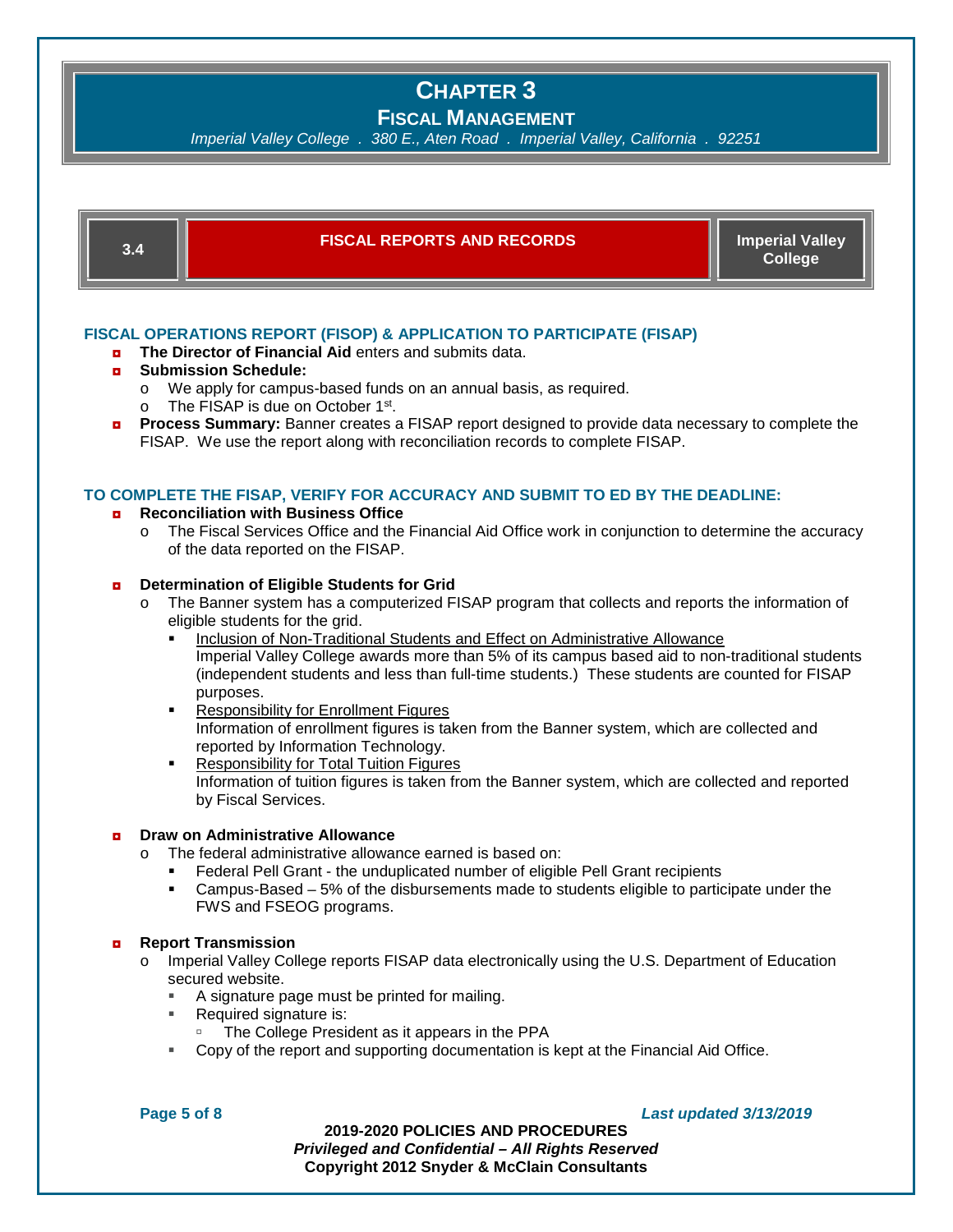### **FISCAL MANAGEMENT**

*Imperial Valley College . 380 E., Aten Road . Imperial Valley, California . 92251*

#### ◘ **FISAP Edits**

- o In November, Imperial Valley College receives information to access the FISAP and instructions to complete any FISAP edit.
- o The Director reviews the FISAP's edits.
	- Any changes or corrections are made directly into the Report.
	- Once all the changes and corrections are made, Banner performs a self-edit for inaccuracies.
	- **The data is then transmitted electronically.**
	- Copy of the document is maintained at the Financial Aid Office and Fiscal Services Office.

#### **OTHER REPORTING REQUIREMENTS**

#### ◘ **Enrollment Reporting via NSLDS**

- o Director of Admissions and Information Technology<br>o Submission schedule:
- **Submission schedule:** 
	- Imperial Valley College sends enrollment information for all students currently enrolled to Clearinghouse.
		- Enrollment updates: four times during primary semesters (Fall and Spring). Twice during intersessions (Winter and Summer).
		- □ Graduation report is sent once per semester after Admissions and Records posts awarded degrees and certificates.
	- Information Technology makes any error corrections and updates.

#### ◘ **Common Origination and Disbursement (COD) System Program Specific Reporting**

- o Financial Aid Officer is responsible for COD submissions
- o Submission schedule: Submissions are made at disbursement which are generally done twice per month (outbound and inbound).
- o There are six required reporting periods:
	- Imperial Valley College generally reports and updates payment information to COD on a bimonthly basis.
- o **Pell Grant program** requires institutions to submit data to COD within 30 days of the change:
	- Imperial Valley College reports data at each disbursement date, generally on a bi-monthly basis.
	- An error or reject report is received and worked to resolve errors for Pell Grant program.
- o **Federal Direct Loan Programs**: IVC does not participate in this program.

#### ◘ **Title IV Program Fiscal Records**

 $\circ$  Imperial Valley College maintains financial records that reflect each HEA, Title IV program transaction and separates those transactions from all other institutional financial activity.

**Page 6 of 8** *Last updated 3/13/2019*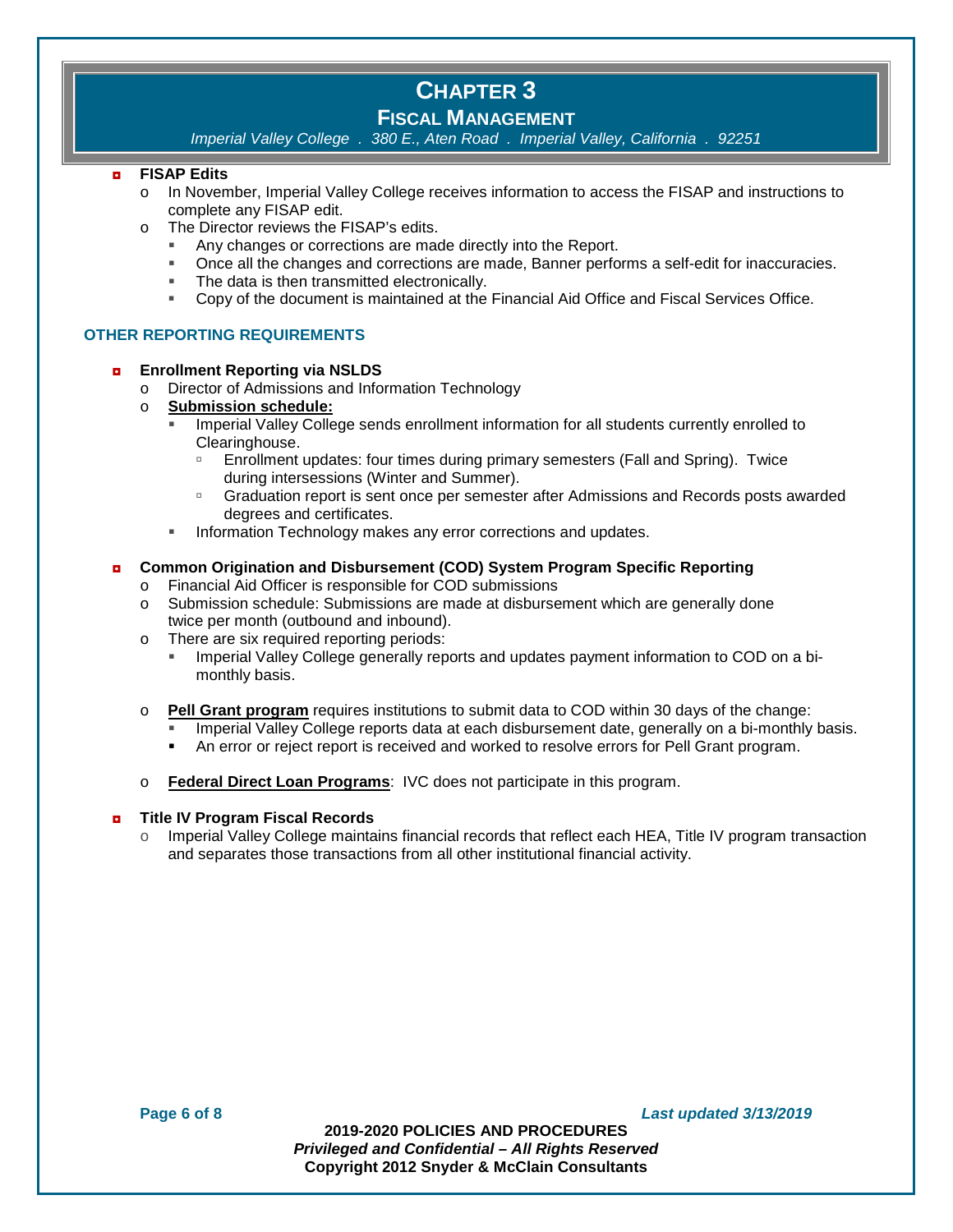## **CHAPTER 3 FISCAL MANAGEMENT**

*Imperial Valley College . 380 E., Aten Road . Imperial Valley, California . 92251*

#### **SCHOOL RECORDS MAINTAINED**

School must maintain on a current basis:

- Any application school submitted for FSA program funds
- Program Participation Agreement (PPA) approval letter
- Eligibility and Certification Approval Report (ECAR)
- Application portion of the FISAP
- Accrediting and licensing agency reviews, approvals, and reports
- State agency reports
- Audit and program review reports
- Other records, as specified in regulation, that pertain to factors of financial responsibility and standards of administrative capability.

**Page 7 of 8** *Last updated 3/13/2019*